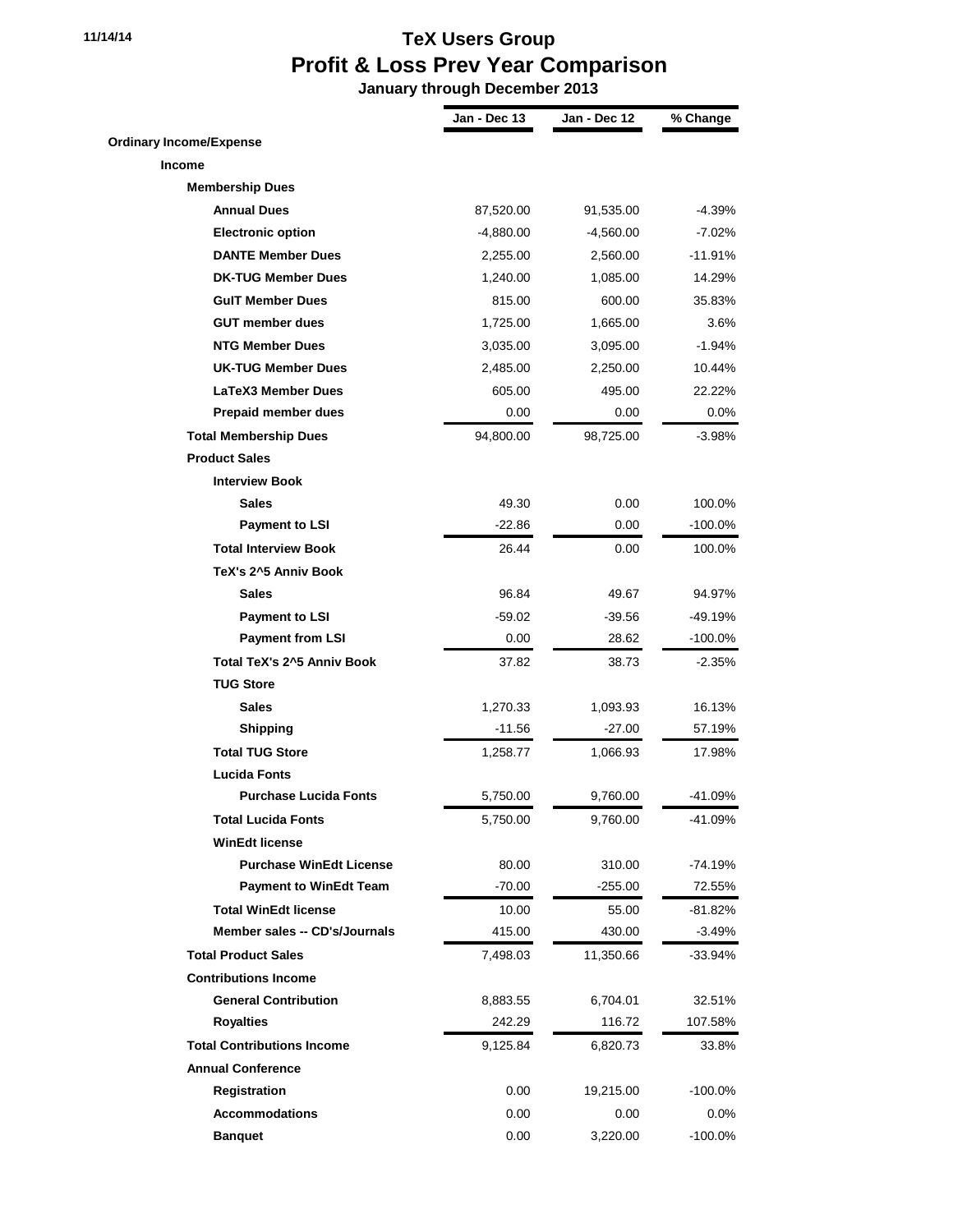## **11/14/14 TeX Users Group Profit & Loss Prev Year Comparison**

 **January through December 2013**

|                                                           | Jan - Dec 13 | Jan - Dec 12 | % Change   |
|-----------------------------------------------------------|--------------|--------------|------------|
| <b>Donations</b>                                          | 0.00         | 1,420.00     | $-100.0\%$ |
| <b>Expense - Hotel</b>                                    | 0.00         | $-13,177.01$ | 100.0%     |
| <b>Expense - Banquet</b>                                  | 0.00         | $-3,905.00$  | 100.0%     |
| Tshirts/mugs/totes/misc                                   | 0.00         | $-1,327.00$  | 100.0%     |
| <b>Expense - Other</b>                                    | 0.00         | $-3,294.75$  | 100.0%     |
| <b>Expense - Office</b>                                   | 0.00         | -929.00      | 100.0%     |
| <b>Total Annual Conference</b>                            | 0.00         | 1,222.24     | $-100.0\%$ |
| <b>Interest Income</b>                                    | 625.15       | 831.82       | $-24.85%$  |
| <b>Advertising Income</b>                                 | 410.00       | 490.00       | $-16.33%$  |
| <b>Services Income</b>                                    | 3,493.00     | 0.00         | 100.0%     |
| <b>Bursary</b>                                            |              |              |            |
| <b>Contributions In</b>                                   | 0.00         | 0.00         | $0.0\%$    |
| <b>Total Bursary</b>                                      | 0.00         | 0.00         | $0.0\%$    |
| <b>CTAN donations</b>                                     |              |              |            |
| <b>Contributions in</b>                                   | 0.00         | 0.00         | $0.0\%$    |
| <b>Total CTAN donations</b>                               | 0.00         | 0.00         | $0.0\%$    |
| <b>TeX Development Fund</b>                               |              |              |            |
| <b>Contributions In</b>                                   | 0.00         | 0.00         | $0.0\%$    |
| <b>Total TeX Development Fund</b>                         | 0.00         | 0.00         | $0.0\%$    |
| LaTeX 3                                                   |              |              |            |
| <b>Contributions In</b>                                   | 0.00         | 0.00         | $0.0\%$    |
| <b>Total LaTeX 3</b>                                      | 0.00         | 0.00         | $0.0\%$    |
| <b>MacTeX donation</b>                                    | 0.00         | 0.00         | $0.0\%$    |
| <b>Total Income</b>                                       | 115,952.02   | 119,440.45   | $-2.92%$   |
| <b>Cost of Goods Sold</b>                                 |              |              |            |
| <b>TUGboat Prod/Mailing</b>                               | 24,850.25    | 21,674.49    | 14.65%     |
| <b>Software Production/Mailing</b>                        | 3,038.11     | 2.685.46     | 13.13%     |
| <b>Postage/Delivery - Members</b>                         | 2,923.34     | 2,566.37     | 13.91%     |
| Lucida Sales Accrual B&H                                  | 2,875.00     | 4,835.00     | $-40.54%$  |
| <b>Member Renewal</b>                                     | 417.29       | 444.40       | $-6.1%$    |
| <b>Total COGS</b>                                         | 34,103.99    | 32,205.72    | 5.89%      |
| <b>Gross Profit</b>                                       | 81,848.03    | 87,234.73    | $-6.18%$   |
| <b>Expense</b>                                            |              |              |            |
| <b>Contributions made by TUG</b>                          |              |              |            |
| <b>Bursary</b>                                            | 3,324.00     | 2,000.00     | 66.2%      |
| <b>Total Contributions made by TUG</b>                    | 3,324.00     | 2,000.00     | 66.2%      |
| <b>Office Overhead</b>                                    |              |              |            |
| <b>Corporation fees</b>                                   | 72.00        | 102.00       | -29.41%    |
| <b>Credit card/Bank charges</b>                           |              |              |            |
| PayPal fees                                               | 714.15       | 689.50       | 3.58%      |
| <b>Bank Service Charges</b>                               | 313.00       | 289.00       | 8.3%       |
| <b>Bankcard Merc Fees</b>                                 | 4,106.55     | 4,124.24     | $-0.43%$   |
| <b>Total Credit card/Bank charges</b><br><b>Equipment</b> | 5,133.70     | 5,102.74     | 0.61%      |